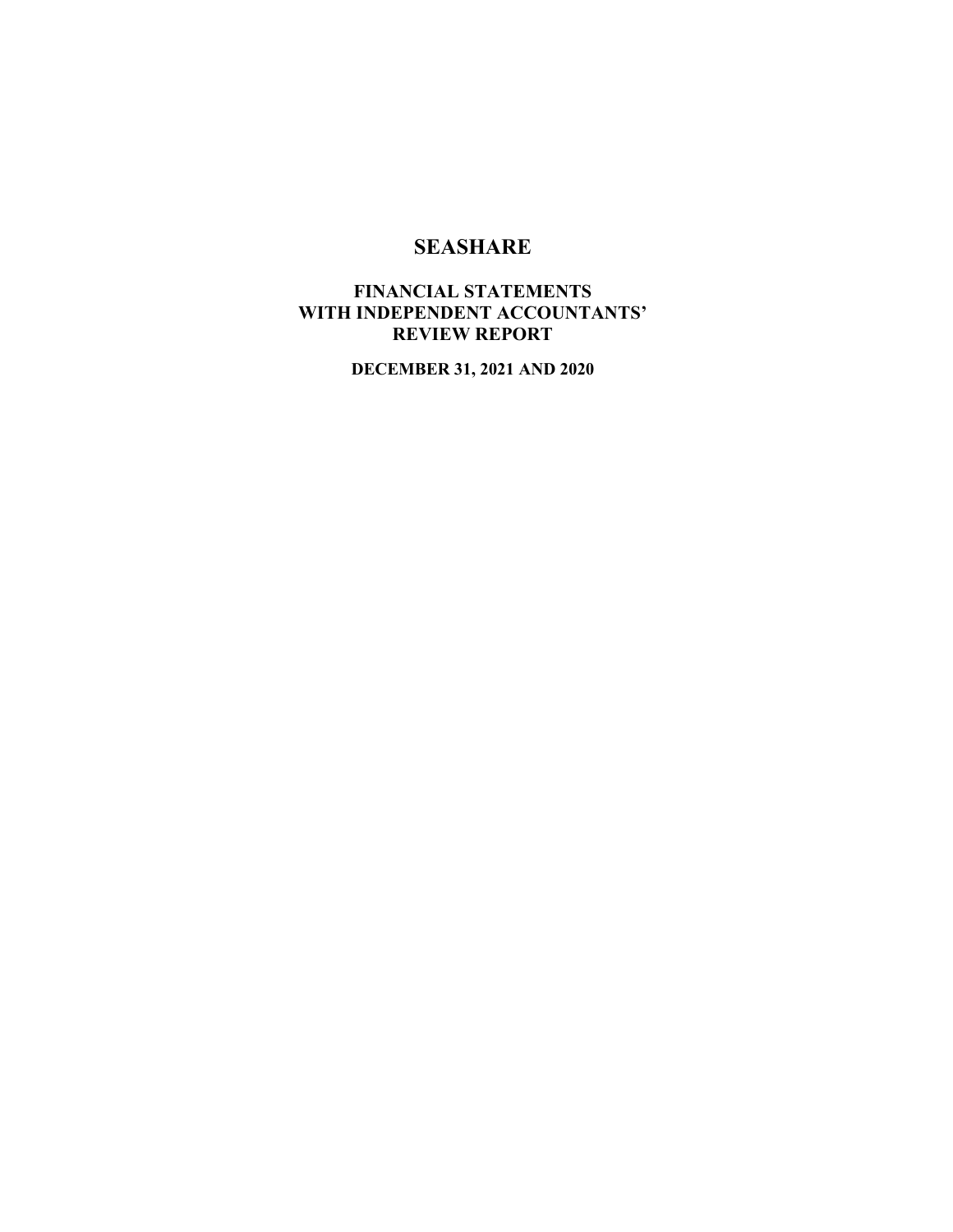

# **INDEPENDENT ACCOUNTANTS' REVIEW REPORT**

To the Board of Directors SeaShare Bainbridge Island, Washington

We have reviewed the accompanying financial statements of SeaShare (a nonprofit organization), which comprise the statements of financial position as of December 31, 2021 and 2020, and the related statements of activities, functional expenses and cash flows for the years then ended, and the related notes to the financial statements. A review includes primarily applying analytical procedures to management's financial data and making inquiries of management. A review is substantially less in scope than an audit, the objective of which is the expression of an opinion regarding the financial statements as a whole. Accordingly, we do not express such an opinion.

### **Management's Responsibility for the Financial Statements**

Management is responsible for the preparation and fair presentation of these financial statements in accordance with accounting principles generally accepted in the United States of America; this includes the design, implementation, and maintenance of internal control relevant to the preparation and fair presentation of financial statements that are free from material misstatement whether due to fraud or error.

#### **Accountant's Responsibility**

Our responsibility is to conduct the review engagement in accordance with Statements on Standards for Accounting and Review Services promulgated by the Accounting and Review Services Committee of the AICPA. Those standards require us to perform procedures to obtain limited assurance as a basis for reporting whether we are aware of any material modifications that should be made to the financial statements for them to be in accordance with accounting principles generally accepted in the United States of America. We believe that the results of our procedures provide a reasonable basis for our conclusion.

#### **Accountant's Conclusion**

Based on our review, we are not aware of any material modifications that should be made to the accompanying financial statements in order for them to be in accordance with accounting principles generally accepted in the United States of America.

Jones ! Associates PLLC, CPAs

Jones & Associates PLLC, CPAs May 9, 2022

TEL 206.525.5170 17544 Midvale Ave N, Suite 100 Shoreline, WA 98133 www.judyjonescpa.com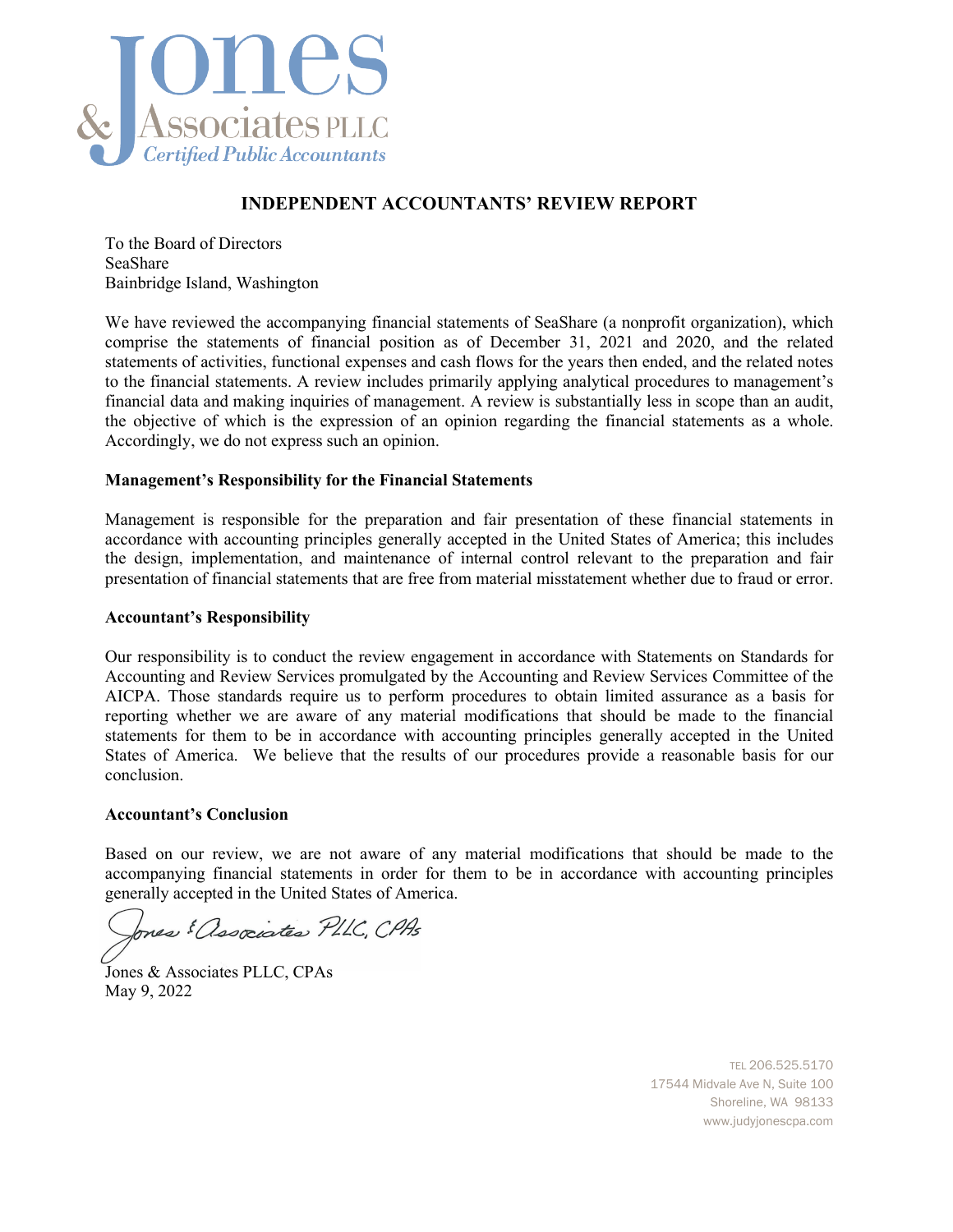# **SEASHARE STATEMENTS OF FINANCIAL POSITION DECEMBER 31, 2021 AND 2020**

|                                   | 2021          |           | 2020                      |           |
|-----------------------------------|---------------|-----------|---------------------------|-----------|
| <b>ASSETS</b>                     |               |           |                           |           |
| Cash and cash equivalents         | \$            | 551,578   | \$                        | 1,029,871 |
| Accounts receivable               |               | 26,928    |                           | 113,308   |
| Pledges receivable                |               | 527,367   |                           | 45,000    |
| Product donation inventory        |               | 155,540   |                           | 117,991   |
|                                   |               | 1,261,413 | S                         | 1,306,170 |
| <b>LIABILITIES AND NET ASSETS</b> |               |           |                           |           |
| <b>LIABILITIES</b>                |               |           |                           |           |
| Accounts payable                  | <sup>\$</sup> | 2,993     | $\boldsymbol{\mathsf{S}}$ | 76,471    |
| <b>NET ASSETS</b>                 |               |           |                           |           |
| Without donor restrictions        |               | 731,053   |                           | 604,699   |
| With donor restrictions           |               | 527,367   |                           | 625,000   |
|                                   |               | 1,258,420 |                           | 1,229,699 |
|                                   |               | 1,261,413 |                           | 1,306,170 |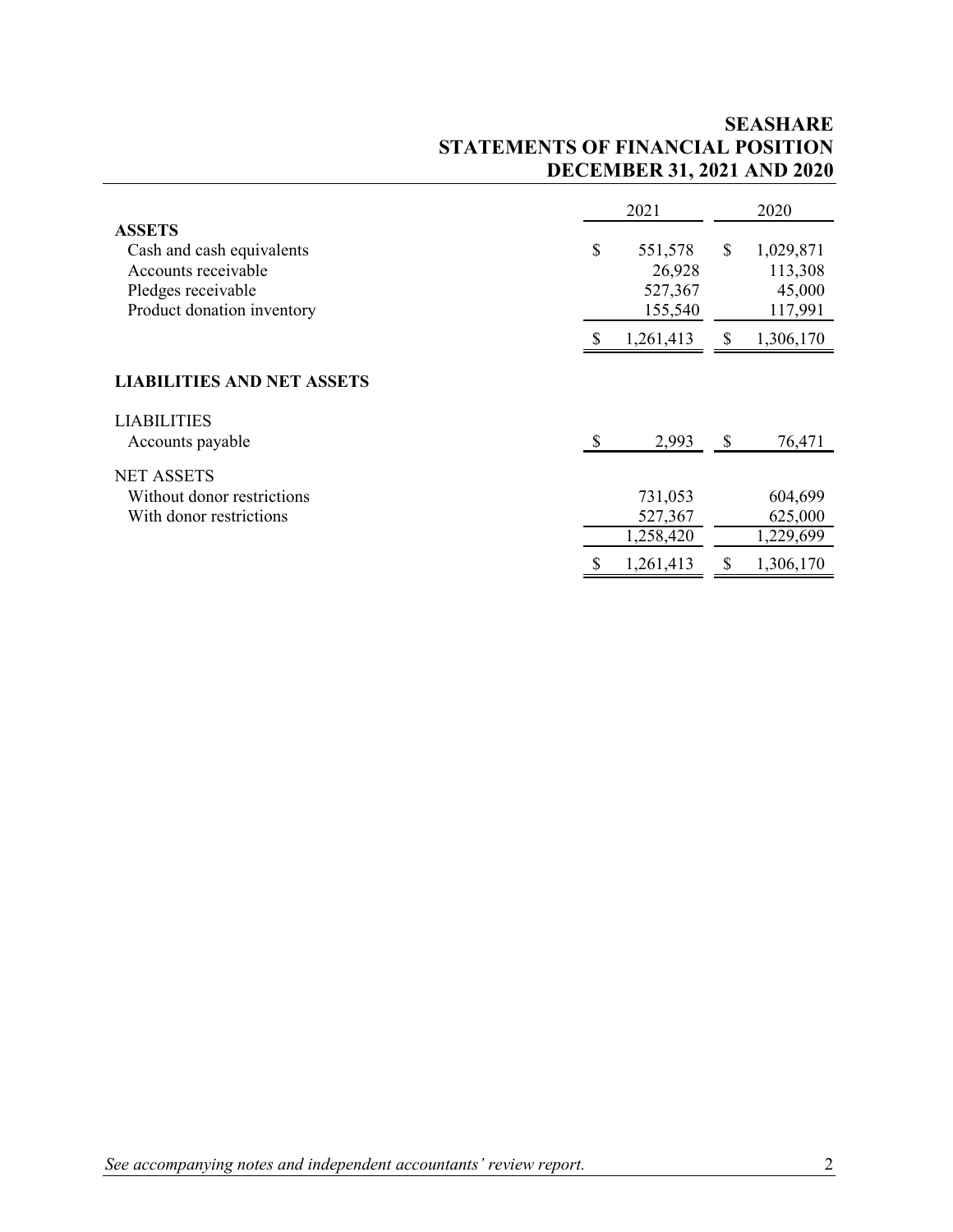|                                               | 2021                 |                           | 2020                 |
|-----------------------------------------------|----------------------|---------------------------|----------------------|
| <b>NET ASSETS WITHOUT DONOR RESTRICTIONS</b>  |                      |                           |                      |
| REVENUE AND SUPPORT                           |                      |                           |                      |
| In-kind donations received                    | \$<br>2,640,354      | $\boldsymbol{\mathsf{S}}$ | 3,653,188            |
| Foundation and corporation grants             | 264,385              |                           | 731,300              |
| Individual donations                          | 140,379<br>136       |                           | 119,370<br>179       |
| Interest<br>Reimbursed costs contributions    |                      |                           |                      |
|                                               | 371,677<br>3,416,931 |                           | 338,926<br>4,842,963 |
| Net assets released from restriction:         |                      |                           |                      |
| Satisfaction of time and program requirements | 625,000              |                           |                      |
|                                               |                      |                           |                      |
|                                               | 4,041,931            |                           | 4,842,963            |
|                                               |                      |                           |                      |
| <b>EXPENSES</b>                               |                      |                           |                      |
| Program services<br>Management and general    | 3,676,972<br>32,355  |                           | 4,575,815<br>31,791  |
| Fund-raising                                  | 206,250              |                           | 195,963              |
|                                               | 3,915,577            |                           | 4,803,569            |
| <b>CHANGE IN NET ASSETS WITHOUT</b>           |                      |                           |                      |
| <b>DONOR RESTRICTIONS</b>                     | 126,354              |                           | 39,394               |
|                                               |                      |                           |                      |
| <b>NET ASSETS WITH DONOR RESTRICTIONS</b>     |                      |                           |                      |
| Foundation and corporation grants             | 527,367              |                           | 625,000              |
| Net assets released from restriction:         |                      |                           |                      |
| Satisfaction of time and program requirements | (625,000)            |                           |                      |
| CHANGE IN NET ASSETS WITH                     |                      |                           |                      |
| <b>DONOR RESTRICTIONS</b>                     | (97, 633)            |                           | 625,000              |
|                                               |                      |                           |                      |
| <b>CHANGE IN NET ASSETS</b>                   | 28,721               |                           | 664,394              |
| <b>NET ASSETS</b>                             |                      |                           |                      |
| Beginning of the year                         | 1,229,699            |                           | 565,305              |
| End of the year                               | \$<br>1,258,420      | \$                        | 1,229,699            |

# **SEASHARE STATEMENTS OF ACTIVITIES YEARS ENDED DECEMBER 31, 2021 AND 2020**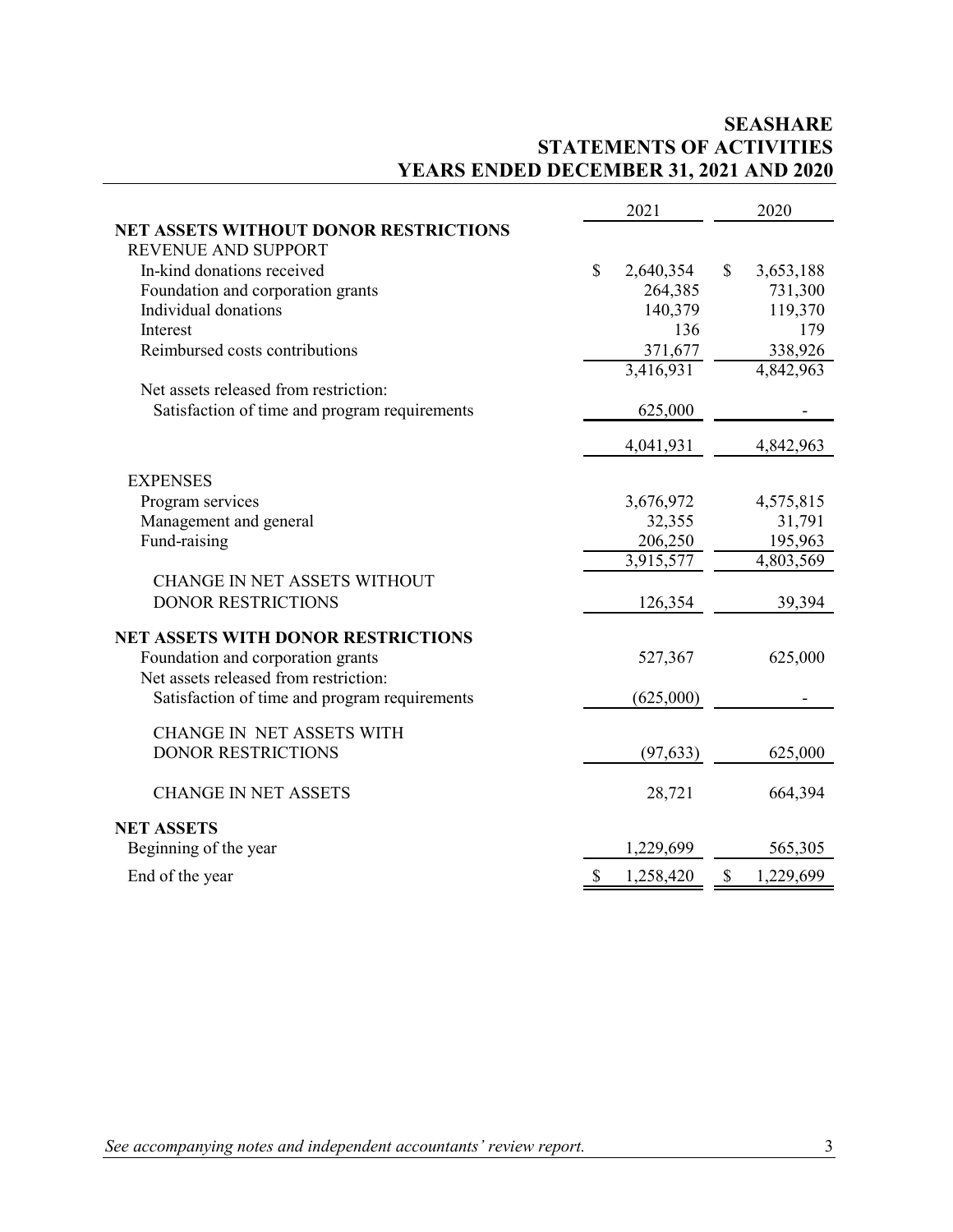# **SEASHARE STATEMENTS OF FUNCTIONAL EXPENSES YEARS ENDED DECEMBER 31, 2021 AND 2020**

|                        |                | <b>Support Services</b> |             |           |           |             |
|------------------------|----------------|-------------------------|-------------|-----------|-----------|-------------|
|                        | Program        |                         | Management  | Fund-     |           |             |
|                        | Services       |                         | and General | raising   | Total     | Total       |
| In-kind donations made | 2,599,105<br>S | \$                      |             | \$        | S         | \$2,599,105 |
| Fish projects          | 477,999        |                         |             |           |           | 477,999     |
| Personnel              | 169,213        |                         | 28,202      | 196,373   | 224,575   | 393,788     |
| Seafood processing     | 371,349        |                         |             |           |           | 371,349     |
| Rent                   | 16,800         |                         | 2,100       | 2,100     | 4,200     | 21,000      |
| Advertising            | 14,741         |                         |             |           |           | 14,741      |
| Travel                 | 11,339         |                         |             |           |           | 11,339      |
| Professional services  | 7,464          |                         | 933         | 933       | 1,866     | 9,330       |
| Office supplies        | 6,856          |                         | 857         | 857       | 1,714     | 8,570       |
| Fundraising            |                |                         |             | 5,724     | 5,724     | 5,724       |
| Insurance              | 2,106          |                         | 263         | 263       | 526       | 2,632       |
|                        | 3,676,972      | \$                      | 32,355      | \$206,250 | \$238,605 | \$3,915,577 |

# **FOR THE YEAR ENDED DECEMBER 31, 2021**

#### **FOR THE YEAR ENDED DECEMBER 31, 2020**

|                        | <b>Support Services</b> |           |    |                              |    |         |           |             |
|------------------------|-------------------------|-----------|----|------------------------------|----|---------|-----------|-------------|
|                        |                         | Program   |    | Management                   |    | Fund-   |           |             |
|                        |                         | Services  |    | and General                  |    | raising | Total     | Total       |
| In-kind donations made | \$                      | 3,644,850 | \$ |                              | \$ |         | \$        | \$3,644,850 |
| Fish projects          |                         | 406,613   |    |                              |    |         |           | 406,613     |
| Personnel              |                         | 165,458   |    | 27,577                       |    | 182,245 | 209,822   | 375,280     |
| Seafood processing     |                         | 317,434   |    |                              |    |         |           | 317,434     |
| Rent                   |                         | 16,800    |    | 2,100                        |    | 2,100   | 4,200     | 21,000      |
| Advertising            |                         | 5,554     |    | $\qquad \qquad \blacksquare$ |    |         |           | 5,554       |
| Travel                 |                         | 2,166     |    | $\overline{\phantom{a}}$     |    |         |           | 2,166       |
| Professional services  |                         | 7,864     |    | 983                          |    | 983     | 1,966     | 9,830       |
| Office supplies        |                         | 6,988     |    | 870                          |    | 874     | 1,744     | 8,732       |
| Fundraising            |                         |           |    |                              |    | 9,501   | 9,501     | 9,501       |
| Insurance              |                         | 2,088     |    | 261                          |    | 260     | 521       | 2,609       |
|                        |                         | 4,575,815 | \$ | 31,791                       | S. | 195,963 | \$227,754 | \$4,803,569 |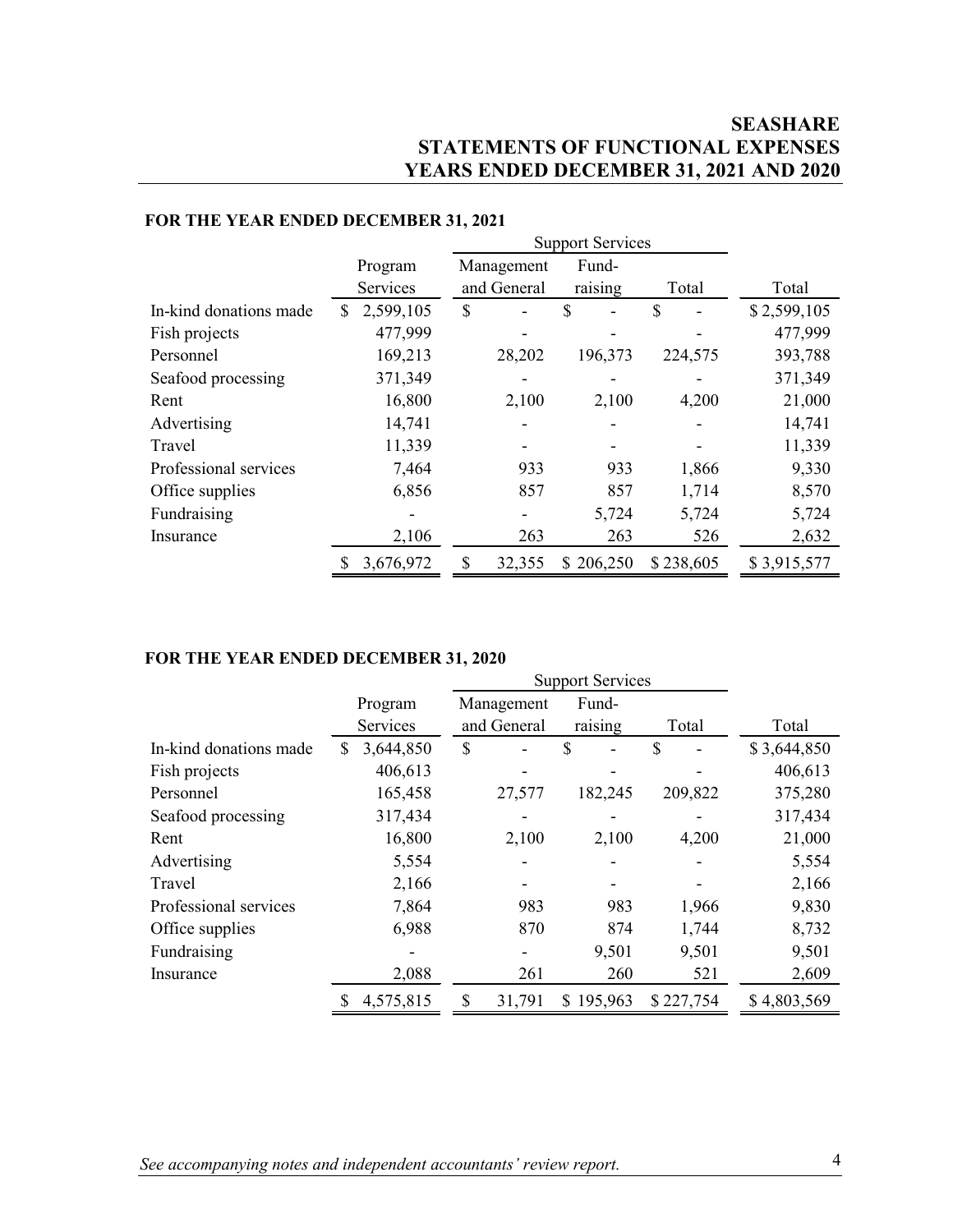# **SEASHARE STATEMENTS OF CASH FLOWS YEARS ENDED DECEMBER 31, 2021 AND 2020**

|                                             | 2021 |             |   | 2020        |  |  |
|---------------------------------------------|------|-------------|---|-------------|--|--|
| <b>CASH FLOWS FROM OPERATING ACTIVITIES</b> |      |             |   |             |  |  |
| Cash received from donations and grants     | \$   | 449,764     | S | 1,430,670   |  |  |
| Cash received from reimbursements           |      | 458,057     |   | 279,876     |  |  |
| Cash received from interest                 |      | 136         |   | 179         |  |  |
| Cash paid to employees and suppliers        |      | (1,386,250) |   | (1,077,828) |  |  |
|                                             |      | (478, 293)  |   | 632,897     |  |  |
| NET CHANGE IN CASH AND CASH EQUIVALENTS     |      | (478, 293)  |   | 632,897     |  |  |
| <b>CASH AND CASH EQUIVALENTS</b>            |      |             |   |             |  |  |
| Beginning of the year                       |      | 1,029,871   |   | 396,974     |  |  |
| End of the year                             |      | 551,578     |   | 1,029,871   |  |  |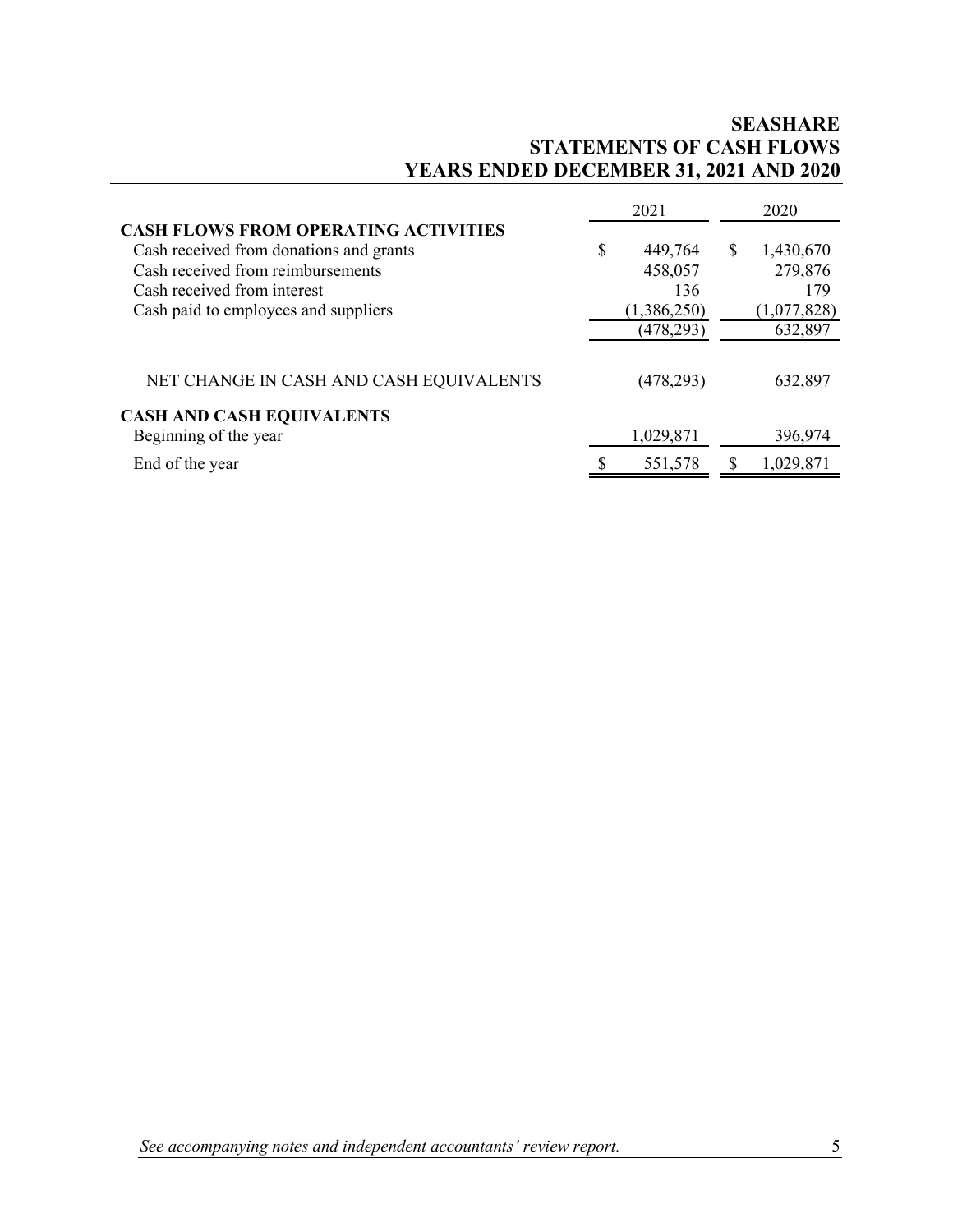#### **Note 1 – Nature of Activities and Summary of Significant Accounting Policies**

**Nature of Activities** – SeaShare (the Organization) is a Washington not-for-profit corporation chartered in 1994 as a hunger-relief facilitator. Its purpose is to increase the use of seafood by individuals and families served by food banks, feeding centers, and similar nonprofit agencies in the United States. The Organization solicits donations of goods, services, and funds from within the seafood industry. The Organization combines and coordinates those donations to generate volumes of distributable products that would otherwise not be available to the food bank network. When seafood donations cannot be fully donated (at \$0 cost), the Organization obtains reimbursement for a portion of its program costs, such as re-processing, packaging, storage, and freight, from the various hunger-relief agencies receiving the products. The Organization also arranges donative funding from individuals, as well as grants, for administrative and projectrelated expenses.

**Basis of Accounting and Presentation** – The financial statements have been prepared on the accrual basis of accounting and report information regarding the Organization's financial position and activities according to two classes of net assets: net assets without donor restrictions and net assets with donor restrictions.

*Net Assets Without Donor Restrictions* – Net assets available for use in general operations and not subject to donor (or certain grantor) restrictions.

*Net Assets With Donor Restrictions* – Net assets subject to donor- (or certain grantor-) imposed restrictions. Some donor-imposed restrictions are temporary in nature, such as those that will be met by the passage of time or other events specified by the donor. Other donor-imposed restrictions are perpetual in nature, where the donor stipulates that resources be maintained in perpetuity. Donor-imposed restrictions are released when a restriction expires, that is, when the stipulated time has elapsed, when the stipulated purpose for which the resource was restricted has been fulfilled, or both. There were no donor-restricted net assets of perpetual nature at December 31, 2021 and 2020.

**Cash and Cash Equivalents** – For purposes of the statements of cash flows, the Organization considers all unrestricted highly liquid investments with an initial maturity of three months or less to be cash equivalents. Cash equivalents include checking accounts deposited with major financial institutions. At times, cash and cash equivalents may exceed federally insured limits.

**Accounts Receivable** – Accounts receivable consist of amounts due from contracts and fees earned. All balances are unsecured and expected to be collected within the next fiscal year. No allowance for uncollectible balances has been established by management based upon the Organization's historical experience in the collection of balances due.

**Pledges Receivable** – Pledges receivable consist of unconditional promises to give from donors. All pledges receivable were due within one year. No allowance for uncollectible balances has been established by management based upon the Organization's historical experience in the collection of balances due.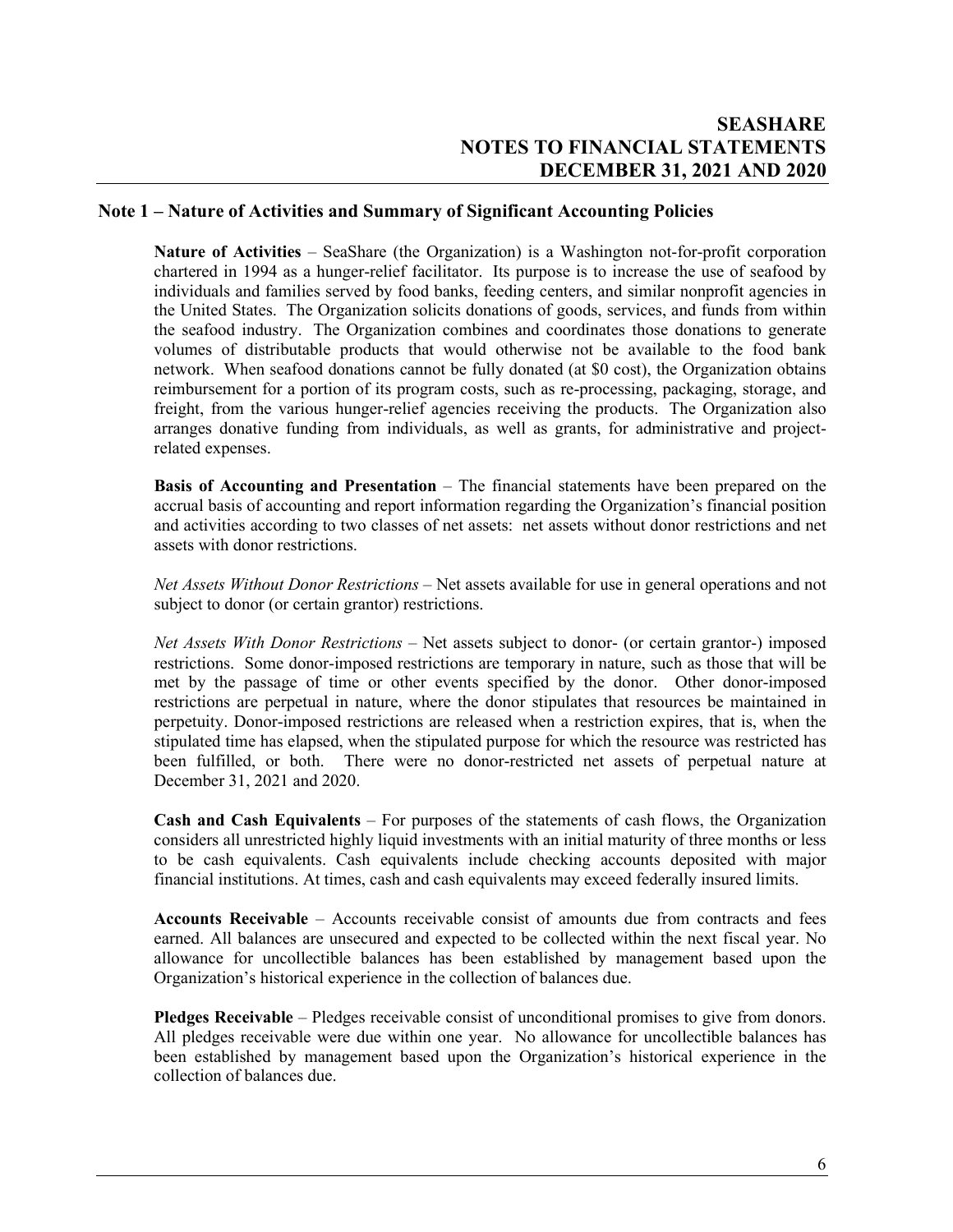#### **Note 1 – Nature of Activities and Summary of Significant Accounting Policies** (Continued)

**Product Donation Inventory** – Inventory consists of seafood products donated to the Organization for its mission. The Organization values inventory and in-kind donations received and made at the finished weight. These values are estimated based on the average wholesale value placed on one pound of donated product listed in the annual report for national hungerrelief agencies. The Organization used a rate of \$1.77 per pound for 2021 and \$1.73 per pound for 2020.

**Revenue Recognition** – Donations and grants are recorded as increases in net assets without donor restrictions or net assets with donor restrictions, depending on the existence and/or nature of donor or grantor restrictions. When a restriction expires, that is when a stipulated time restriction ends or purpose restriction is accomplished, net assets with donor restrictions are reclassified to net assets without donor restrictions and reported in the statement of activities as net assets released from restrictions. It is the Organization's policy to recognize restricted contributions in the net asset without donor restriction class if the restrictions have been met in the same year.

**Expense Allocation** – The statements of functional expenses present expenses by function and natural classification. Certain categories of expenses are attributed to more than one program or supporting function and have been allocated among the programs and supporting services benefited. The expenses that are allocated include occupancy, depreciation, and amortization, which are allocated on a square footage basis, as well as salaries and wages, benefits, payroll taxes, professional services, office expenses, information technology, interest, insurance, and other, which are allocated on the basis of estimates of time and effort spent.

**Estimates** – Management uses estimates and assumptions in preparing financial statements. Those estimates and assumptions affect the reported amounts of assets and liabilities, the disclosure of contingent assets and liabilities, and the reported revenues and expenses. Actual results could differ from those estimates.

**Income Tax Status** – The Organization is exempt from federal income tax under Section  $501(c)(3)$  of the Internal Revenue Code. The Organization qualifies for the charitable contribution deduction under Section  $170(b)(1)(A)(vi)$  and has been classified as an organization other than a private foundation under Section 509(a)(1).

**Subsequent Events** – Subsequent events were evaluated through May 9, 2022, which is the date the financial statements were available to be issued.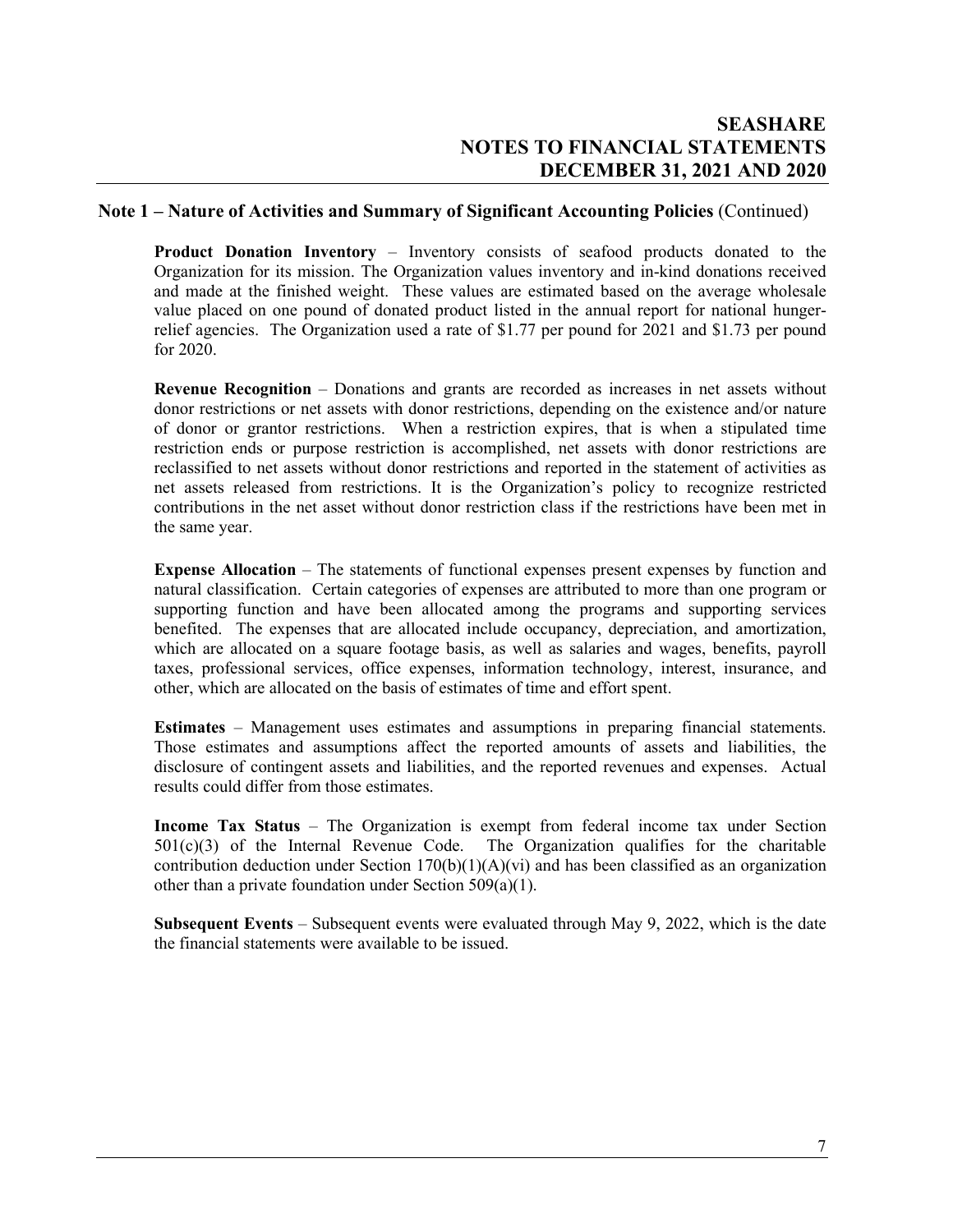#### **Note 2 – Liquidity and Availability**

Financial assets available for general expenditure within one year of the statement of financial position date are as follows at December 31:

|                                            | 2021      |     | ,2020     |  |  |
|--------------------------------------------|-----------|-----|-----------|--|--|
| <b>Financial Assets</b>                    |           |     |           |  |  |
| Cash and cash equivalents                  | 551,578   | -SS | 1,029,871 |  |  |
| Accounts receivables                       | 26,928    |     | 113,308   |  |  |
| Pledges receivables                        | 527,367   |     | 45,000    |  |  |
| Financial assets available within one year | 1,105,873 |     | 1,188,179 |  |  |

The Organization's financial assets have seasonal variations during the year attributed to the timing of receipt of grants, company donations, and individual donations. Generally this timing of receipt is heavily weighted to November and December. The Organization has an informal operating reserve that the governing board has dedicated with the objective of setting funds aside to be drawn upon in the event of financial distress or an immediate liquidity need. Reaching the level of reserves activates an immediate Board review and reassessment.

#### **Note 3 – Net Assets With Donor Restrictions**

Net assets with donor restrictions were restricted for the following purposes at December 31:

|                                      | 2021    |  | 2020    |  |  |
|--------------------------------------|---------|--|---------|--|--|
| Purpose restriction: COVID-19 Relief | 500,000 |  | 580,000 |  |  |
| Time restriction                     | 27,367  |  | 45,000  |  |  |
|                                      | 527,367 |  | 625,000 |  |  |

### **Note 4 – In-Kind Donations Received and Made**

The Organization receives donations of fish, processing, freight, and storage from various companies and organizations. Management considers all such donations to be restricted for donations to various food banks and similar nonprofit agencies. The Organization also receives donated services from professionals whose work meets the requirement for recognition. The benefit of these donations is reflected in the amount of donations made to food banks and similar nonprofits throughout the year.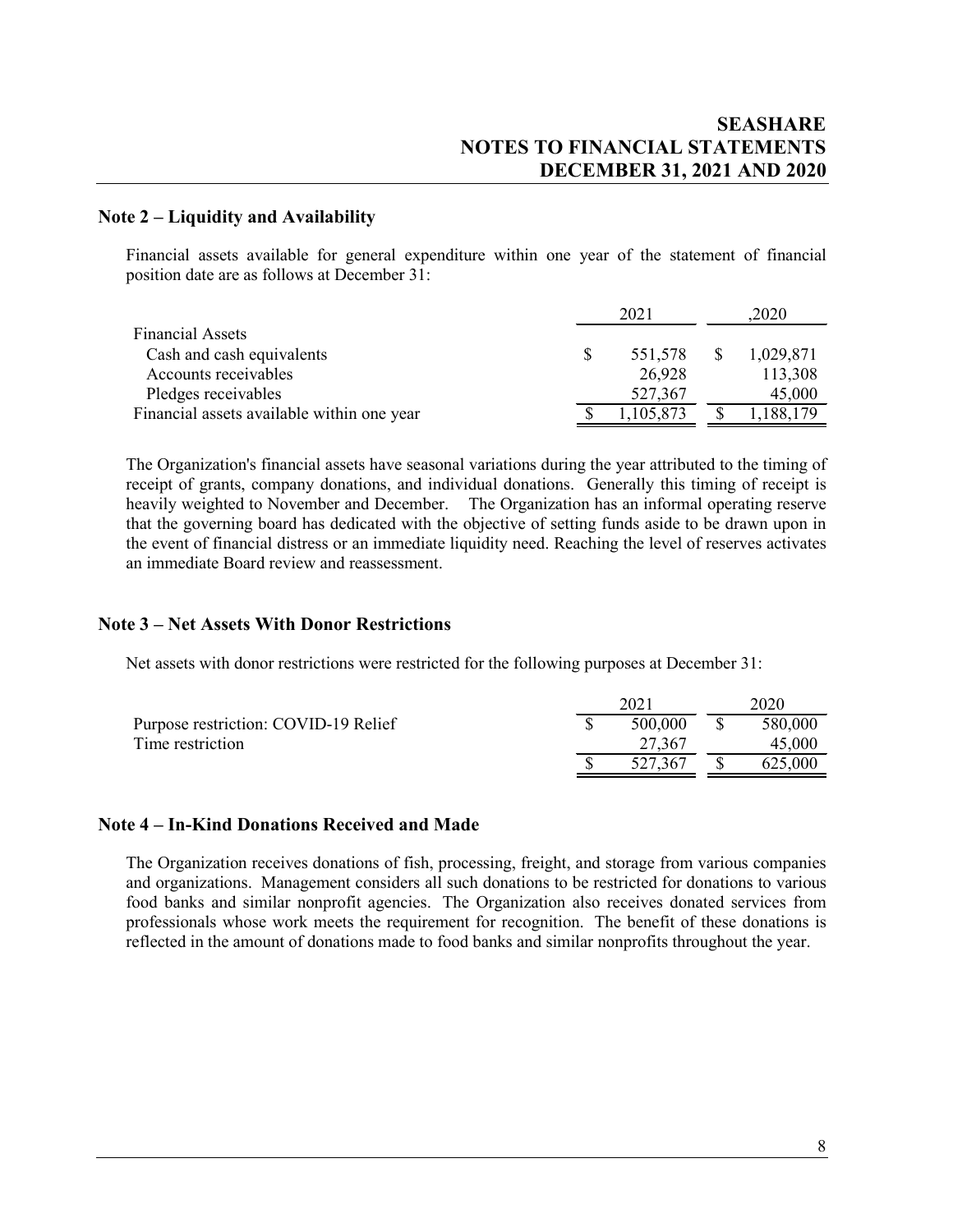### **Note 4 – In-Kind Donations Received and Made** (Continued)

Management has estimated the value of these donations, based on quoted market value of similar products and services, as follows for the years ended December 31:

|                                                                                               | 2021                            |   | 2020                            |
|-----------------------------------------------------------------------------------------------|---------------------------------|---|---------------------------------|
| Donations Received<br>Contributed fish and processing costs<br>Advertising and other services | 2,636,654<br>3,700<br>2,640,354 | S | 3,645,918<br>7,270<br>3,653,188 |
| Donations Made<br>Seafood and processing                                                      | 2,599,105                       |   | 3,644,849                       |

#### **Note 5 – Commitments**

The Organization has a non-cancelable operating lease for its office space on Bainbridge Island, which expires June 30, 2022. The future minimum rental under this lease is \$10,197 for the year ended December 31, 2021.

Total rent paid is \$19,500 for both the years ended December 31, 2021 and 2020.

#### **Note 6 – Related Party Transactions**

The Organization received product donations of \$1,009,749 and cash donations of \$50,879 from Board members and employees of related companies during the year ended December 31, 2021. The Organization also purchased product processing, and other services totaling \$274,082 from companies with representation on the Board of Directors during the year ended December 31, 2021.

The Organization received product donations of \$1,409,123 and cash donations of \$64,275 from Board members and employees of related companies during the year ended December 31, 2020. The Organization also purchased product processing, and other services totaling \$468,458 from companies with representation on the Board of Directors during the year ended December 31, 2020.

#### **Note 7 – Concentrations**

At December 31, 2021, all of the accounts receivable balance was owed from two organizations. At December 31, 2020, 92% of the accounts receivable balance was owed from a single organization.

At December 31, 2021, 95% of the pledges receivable balance was owed from a single organization. At December 31, 2020, all of the pledge receivable balance was owed from two organizations.

A single organization accounted for 21% and 20% of total revenue for the years ended December 31, 2021 and 2020, respectively.